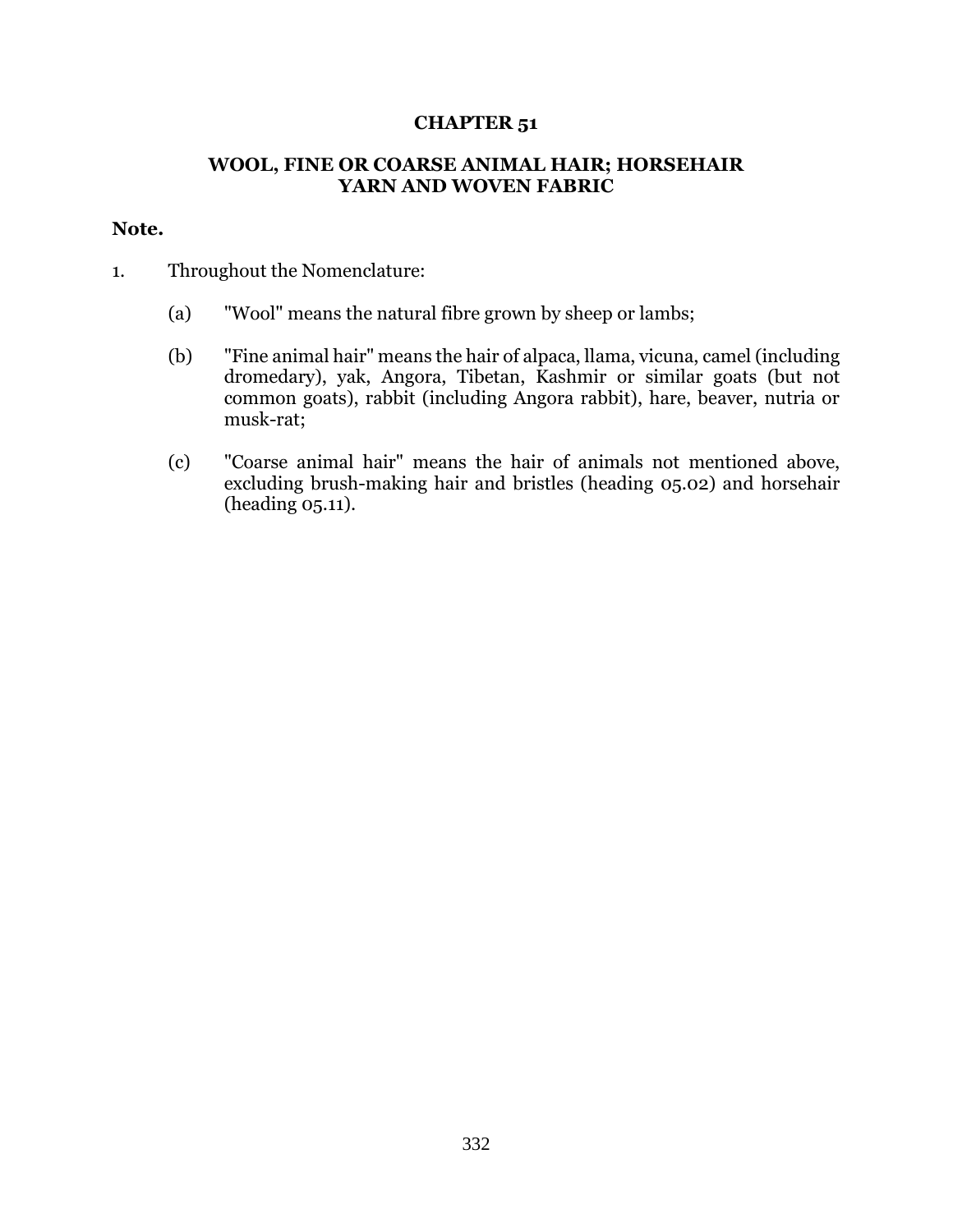| <b>HS</b> | <b>CET</b> | PR <sub>1</sub> | <b>DESCRIPTION OF GOODS</b>                                                                            | DUTY<br><b>RATE</b> | <b>UNIT</b> | <b>SITC</b><br><b>REV<sub>4</sub></b> |
|-----------|------------|-----------------|--------------------------------------------------------------------------------------------------------|---------------------|-------------|---------------------------------------|
| 51.01     |            |                 | Wool, not carded or combed.                                                                            |                     |             |                                       |
| 5101.10   | 00         |                 | - Greasy, including fleece-washed wool:                                                                |                     |             |                                       |
| 5101.11   | 00         |                 | - - Shorn wool                                                                                         | Free                | kg          | 268.11                                |
| 5101.19   | 00         |                 | - - Other                                                                                              | Free                | kg          | 268.19                                |
|           |            |                 | - Degreased, not carbonised:                                                                           |                     |             |                                       |
| 5101.21   | 00         |                 | - - Shorn wool                                                                                         | Free                | kg          | 268.211                               |
| 5101.29   | 00         |                 | - - Other                                                                                              | Free                | kg          | 268.219                               |
| 5101.30   | 00         |                 | - Carbonised                                                                                           | Free                | kg          | 268.29                                |
| 51.02     |            |                 | Fine or coarse animal hair, not carded or combed.                                                      |                     |             |                                       |
| 5102.10   | 00         |                 | - Fine animal hair:                                                                                    |                     |             |                                       |
| 5102.11   | 00         |                 | - - Of Kashmir (cashmere) goats                                                                        | Free                | kg          | 268.52                                |
| 5102.19   | 00         |                 | - - Other                                                                                              | Free                | kg          | 268.53                                |
| 5102.20   | 00         |                 | - Coarse animal hair                                                                                   | Free                | kg          | 268.59                                |
| 51.03     |            |                 | Waste of wool or of fine or coarse animal hair,<br>including yarn waste but excluding garnetted stock. |                     |             |                                       |
| 5103.10   | 00         |                 | - Noils of wool or of fine animal hair                                                                 | Free                | kg          | 268.63                                |
| 5103.20   | 00         |                 | - Other waste of wool or of fine animal hair                                                           | Free                | kg          | 268.691                               |
| 5103.30   | 00         |                 | - Waste of coarse animal hair                                                                          | Free                | kg          | 268.692                               |
| 5104.00   | 00         |                 | Garnetted stock of wool or of fine or coarse animal<br>hair.                                           | Free                | kg          | 268.62                                |
| 51.05     |            |                 | Wool and fine or coarse animal hair, carded or<br>combed (including combed wool in fragments).         |                     |             |                                       |
| 5105.10   | 00         |                 | - Carded wool                                                                                          | Free                | kg          | 268.711                               |
| 5105.20   | $00\,$     |                 | - Wool tops and other combed wool:                                                                     |                     |             |                                       |
| 5105.21   | $00\,$     |                 | - - Combed wool in fragments                                                                           | Free                | kg          | 268.712                               |
| 5105.29   | 00         |                 | - - Other                                                                                              | Free                | kg          | 268.73                                |
| 5105.30   | 00         |                 | - Fine animal hair, carded or combed:                                                                  |                     |             |                                       |
| 5105.31   | 00         |                 | - - Of Kashmir (cashmere) goats                                                                        | Free                | kg          | 268.74                                |
| 5105.39   | $00\,$     |                 | - - Other                                                                                              | Free                | kg          | 268.79                                |
| 5105.40   | $00\,$     |                 | - Coarse animal hair, carded or combed                                                                 | Free                | kg          | 268.772                               |
| 51.06     |            |                 | Yarn of carded wool, not put up for retail sale.                                                       |                     |             |                                       |
| 5106.10   | $00\,$     |                 | - Containing 85% or more by weight of wool                                                             | Free                | kg          | 651.12                                |
| 5106.20   | $00\,$     |                 | - Containing less than 85% by weight of wool                                                           | Free                | kg          | 651.17                                |